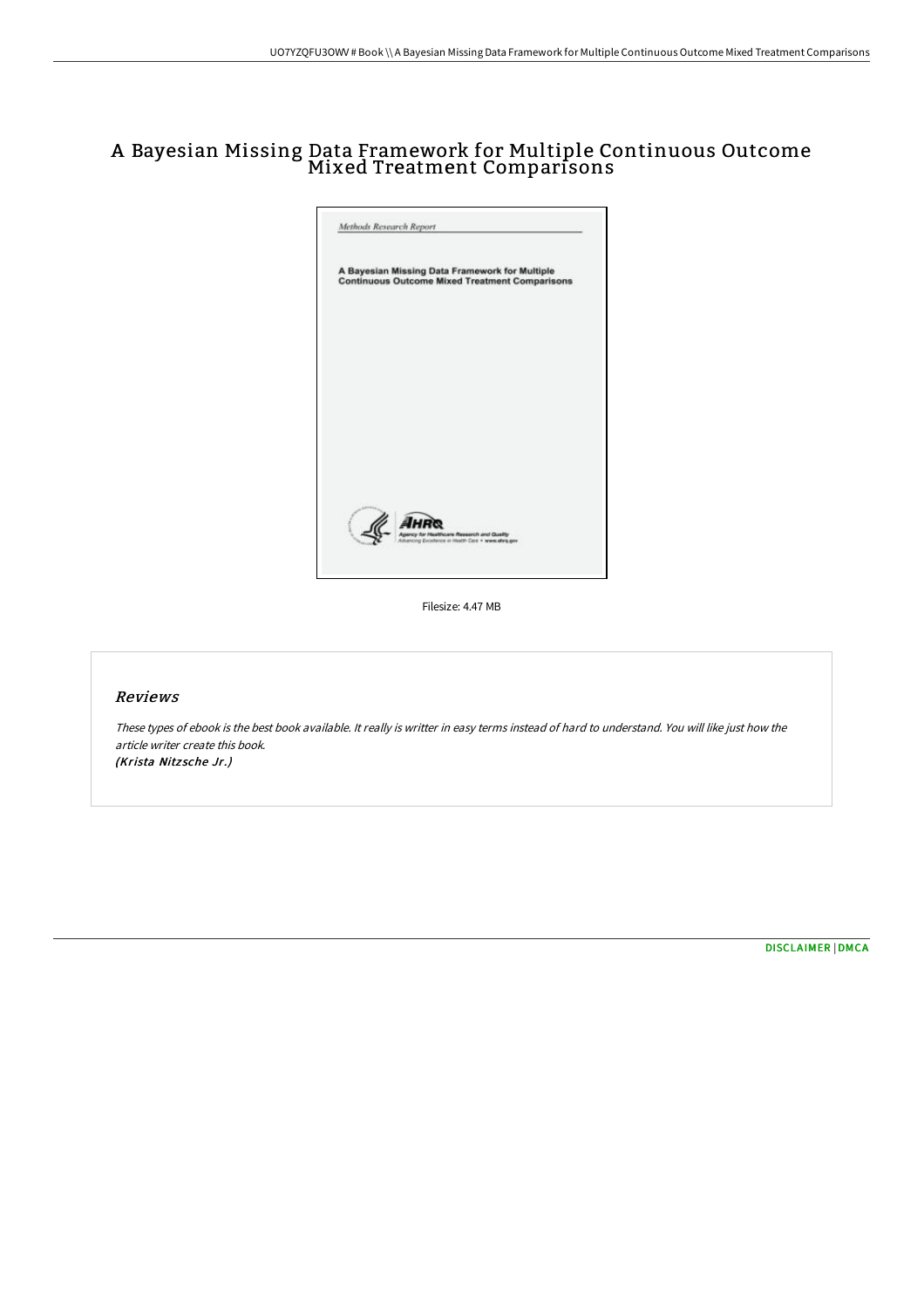## A BAYESIAN MISSING DATA FRAMEWORK FOR MULTIPLE CONTINUOUS OUTCOME MIXED TREATMENT COMPARISONS



To read A Bayesian Missing Data Framework for Multiple Continuous Outcome Mixed Treatment Comparisons eBook, please follow the web link under and save the ebook or get access to additional information that are related to A BAYESIAN MISSING DATA FRAMEWORK FOR MULTIPLE CONTINUOUS OUTCOME MIXED TREATMENT COMPARISONS ebook.

CreateSpace Independent Publishing Platform. Paperback. Book Condition: New. This item is printed on demand. Paperback. 64 pages. Dimensions: 11.0in. x 8.5in. x 0.1in.Mixed treatment comparisons (MTCs) are meta-analytic statistical techniques that incorporate the findings from several studies, where in most cases none of the studies compared all the treatments at one time, to address the comparative effectiveness and safety of interventions accounting for all sources of data. In the MTC data framework, since few head-to-head comparisons are available, we must rely on indirect comparisons, typically each investigated treatment against a control or a standard treatment. The biggest assumption in MTCs is exchangeability among studies; that is, any ordering of the true treatment effects across studies is equally likely a priori. In addition, populations in selected studies should be similar to the target population for valid clinical interpretation. Bayesian hierarchical statistical meta-analysis for MTCs with a single binary outcome has been investigated actively since the 1980s. However, compared with the binary outcome setting, there has been comparatively little development in Bayesian MTCs for continuous outcomes. Our interest in Bayesian MTC methods for multiple continuous outcomes is motivated by a systematic literature review at the Minnesota Evidence-based Practice Center (EPC) that investigated the effectiveness of physical therapies on chronic pain secondary to knee osteoarthritis (OA) for community-dwelling adults. OA treatments aim to reduce or control pain, improve physical function, prevent disability, and enhance quality of life. We recorded means of measured pain, disability, function, and quality of life scores associated with various physical therapy interventions from randomized studies. As our OA data contain many studies reporting multiple outcomes, and measured on the same subjects, correlations across arms and outcomes are likely, but this case has not been discussed much in the literature. For example, similar types of drugs or physical therapies may...

 $\mathbb{P}$ Read A Bayesian Missing Data Framework for Multiple Continuous Outcome Mixed Treatment [Comparisons](http://digilib.live/a-bayesian-missing-data-framework-for-multiple-c.html) Online B Download PDF A Bayesian Missing Data Framework for Multiple Continuous Outcome Mixed Treatment [Comparisons](http://digilib.live/a-bayesian-missing-data-framework-for-multiple-c.html)